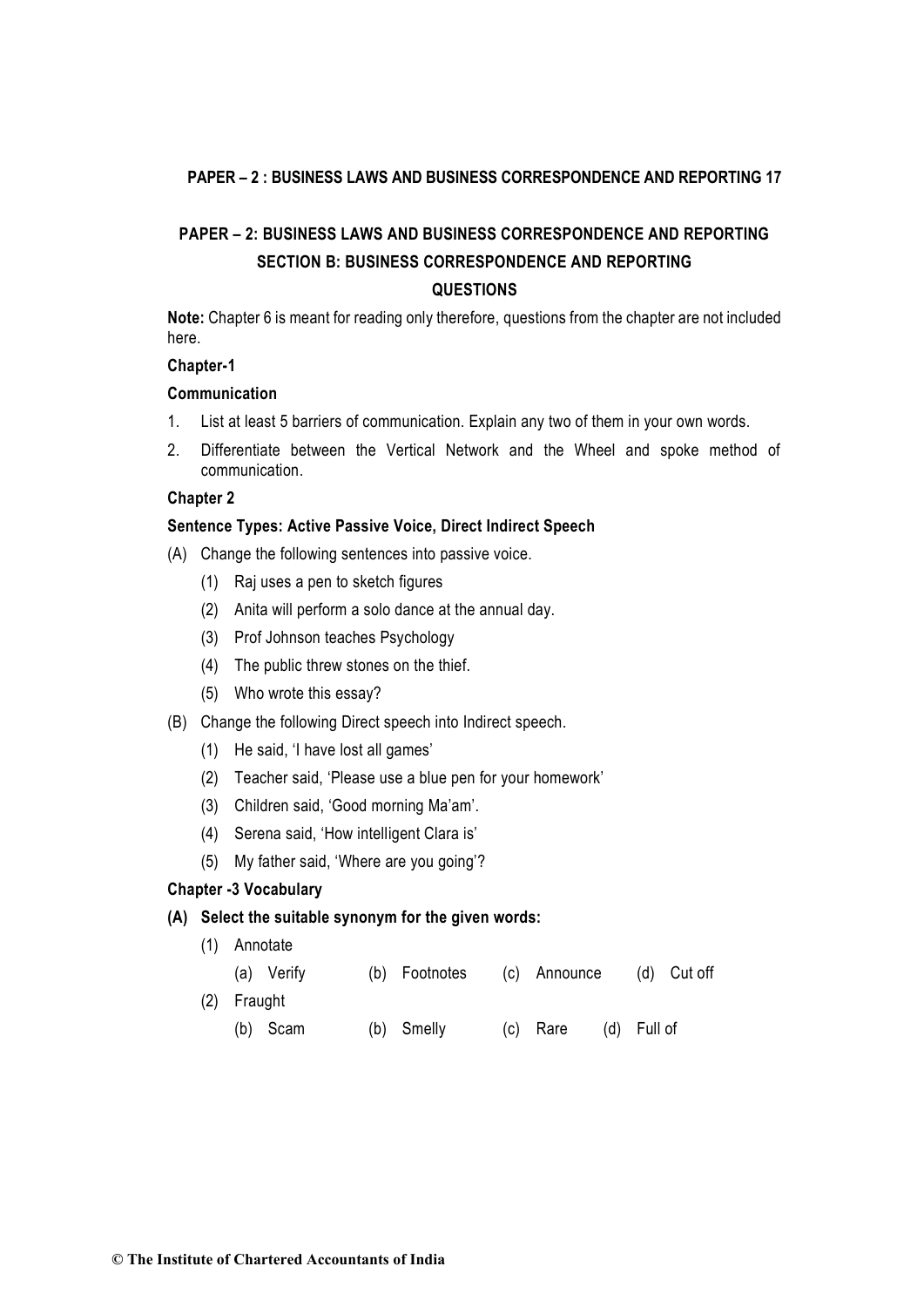|     | (3)         | Divulge                                         |                                                                                                                        |     |                   |     |                  |     |                |
|-----|-------------|-------------------------------------------------|------------------------------------------------------------------------------------------------------------------------|-----|-------------------|-----|------------------|-----|----------------|
|     |             |                                                 | (a) Dig into                                                                                                           |     | (b) Varied        | (c) | Reveal           | (d) | Deep           |
|     | (4)         |                                                 | Peroration                                                                                                             |     |                   |     |                  |     |                |
|     |             |                                                 | (a) Conclusion                                                                                                         |     | (b) Audience      | (c) | Cheating         | (d) | Priority       |
|     | (5)         |                                                 | Embezzle                                                                                                               |     |                   |     |                  |     |                |
|     |             |                                                 | (a) Shine                                                                                                              | (b) | Pilfer            | (c) | <b>Busy</b>      | (d) | Shocked        |
| (B) |             | Select the suitable antonym for the given word: |                                                                                                                        |     |                   |     |                  |     |                |
|     | (1)         | Concealed                                       |                                                                                                                        |     |                   |     |                  |     |                |
|     |             |                                                 | (a) To hide                                                                                                            |     | (b) Uninteresting |     | (c) Known        | (d) | Related        |
|     | (2)         |                                                 | Supremacy                                                                                                              |     |                   |     |                  |     |                |
|     |             |                                                 | (a) Primarily                                                                                                          | (b) | Inferiority       | (c) | Dominance        | (d) | Leadership     |
|     | (3)         | Applaud                                         |                                                                                                                        |     |                   |     |                  |     |                |
|     |             |                                                 | (a) Organize                                                                                                           | (b) | Compose           | (c) | About            | (d) | Condemn        |
|     | (4)         |                                                 | Acquisition                                                                                                            |     |                   |     |                  |     |                |
|     |             |                                                 | (a) Forfeit                                                                                                            | (b) | Revival           | (c) | permission       |     | (d) Fulfilment |
|     | (5) Adamant |                                                 |                                                                                                                        |     |                   |     |                  |     |                |
|     |             |                                                 | (a) Resolute                                                                                                           | (b) | Steadfast         | (c) | Flexible         | (d) | Extinct        |
| (C) |             |                                                 | Select the correct meaning of the given idioms:                                                                        |     |                   |     |                  |     |                |
|     | (1)         | Man of action                                   |                                                                                                                        |     |                   |     |                  |     |                |
|     |             | (a)                                             | Full of aggression                                                                                                     |     |                   |     |                  |     |                |
|     |             | One who performs<br>(b)                         |                                                                                                                        |     |                   |     |                  |     |                |
|     |             | (c)<br>Insubstantial person                     |                                                                                                                        |     |                   |     |                  |     |                |
|     |             | More talks than action<br>(d)                   |                                                                                                                        |     |                   |     |                  |     |                |
|     | (2)         |                                                 | Acid test                                                                                                              |     |                   |     |                  |     |                |
|     |             | (a)                                             | Difficult job                                                                                                          |     |                   |     |                  |     |                |
|     |             | (b)                                             | Useless task                                                                                                           |     |                   |     |                  |     |                |
|     |             | (c)                                             | Decisive test                                                                                                          |     |                   |     |                  |     |                |
|     |             | (d)                                             | Unknown work                                                                                                           |     |                   |     |                  |     |                |
| (D) |             |                                                 | Fill in the blanks with the most suitable choice:<br>With the economy going down, people who are rich might become ___ |     |                   |     |                  |     |                |
|     | (1)         |                                                 | Endemic                                                                                                                |     | Healthy           |     | <b>Destitute</b> | (d) | Considerable   |
|     |             | (a)                                             |                                                                                                                        | (b) |                   | (c) |                  |     |                |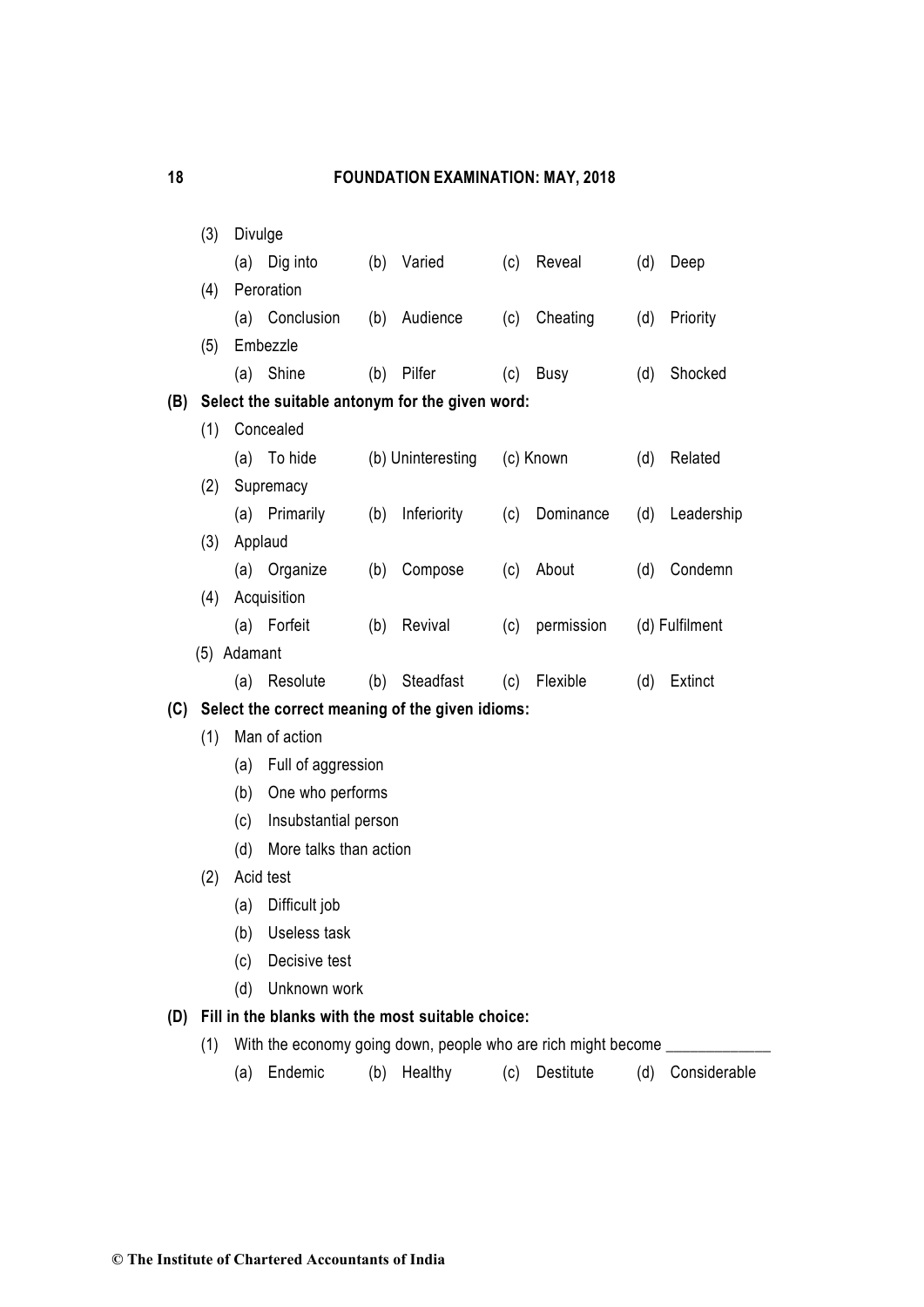- (2) Religion teaches us to respect all example the rights of a human being.
	- (a) Business (b) Fundamental (c) Behavioural(d) Conceptual

## **Chapter 4**

## **Comprehension Passages**

## **Read the following comprehension passages and answer the following questions**

## **Passage 1**

Nearly 3 lakh Indian- Americans are likely to be impacted by the Trump administration's sweeping plans that put the nation's 11 million undocumented immigrants at risk of deportation.

President Donald Trump has laid the groundwork for potentially deporting millions of undocumented immigrants by issuing new guidance that drastically broadens the ways in which federal immigration laws should be enforced. According to the Department of homeland Security (DHS), it will no longer exempt classes or categories of removable aliens from potential enforcement. The Department personnel would have full authority to arrest or apprehend an alien whom an immigration officer has probable cause to believe is in violation of the immigration laws.

The DHS has issued two memos, which among other things, tightens deportation of illegal immigrants. The emphasis is on criminal aliens, though, but opens up the door for others too. Indian Americans as per unofficial figures account for nearly 3 lakh illegal aliens.

- (1) What is the risk discussed in the passage?
	- (a) Trump's winning the election
	- (b) President Trump does not like Asians
	- (c) President Trump plans to deport many immigrants, especially those that do not have proper documents.
	- (d) Population explosion in USA
- (2) What new authority has been granted to the DHS ?
	- (a) The President will intervene in DHS matters directly.
	- (b) The DHS personnel can arrest someone he/she believes is violating laws of immigration.
	- (c) The DHS can directly intervene in population matters
	- (d) No new authority has been granted.
- (3) According to approximation how many India Americans account for illegal aliens?
	- (a) Above 3 lakhs
	- (b) Below 3 lakhs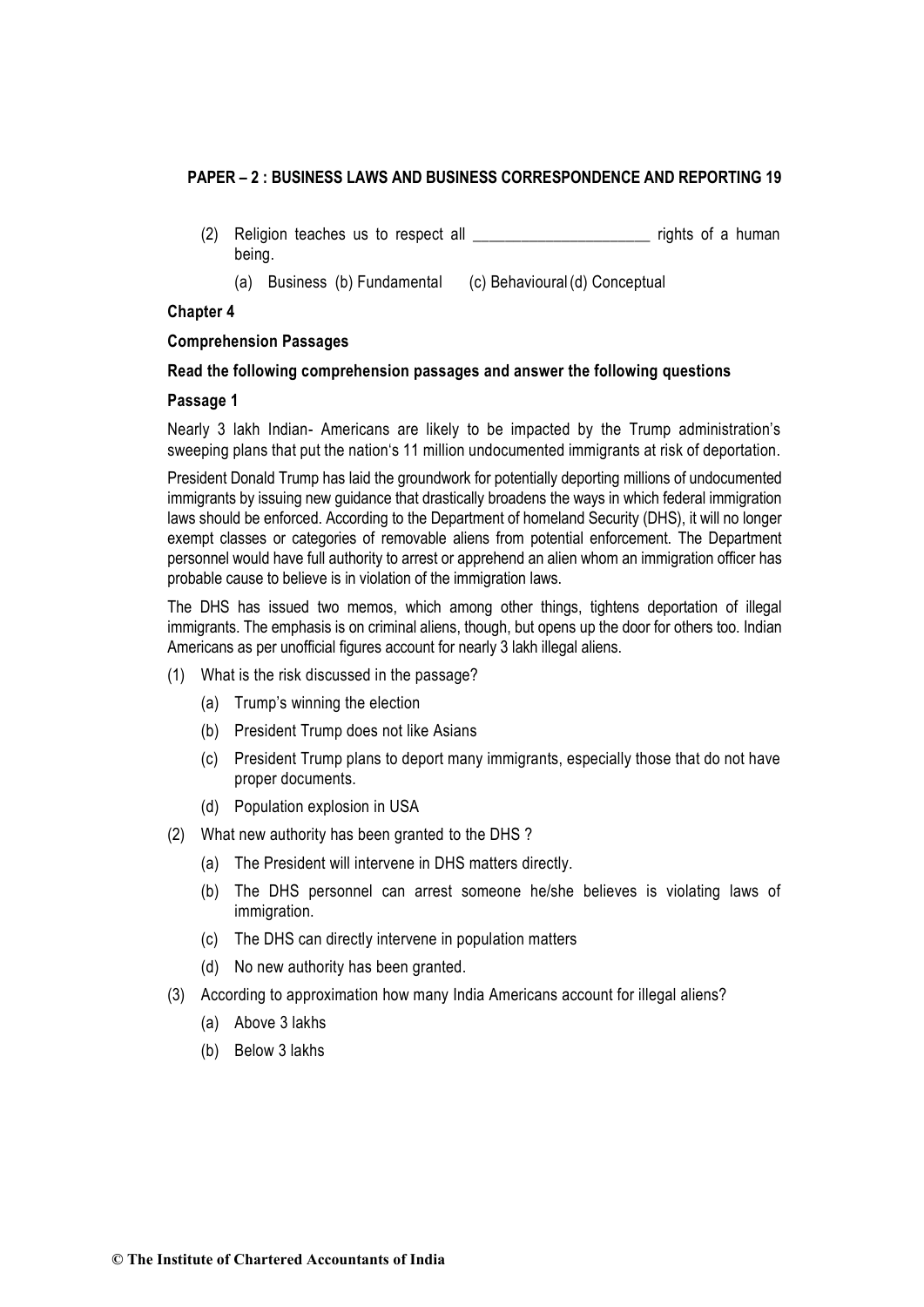- (c) Nearly 11 million
- (d) Around 3 lakhs.
- (4) What does the word 'apprehend' mean in the second paragraph?
	- (a) Capture
	- (b) Concern
	- (c) Allow
	- (d) Intimate
- (5) Select a suitable antonym for the word 'exempt' as used in the passage.
	- (a) accountable
	- (b) released
	- (c) free
	- (d) preventive

#### **Passage 2**

It is not the brain that determines whether a person is a lefty or a righty, but the spinal cord. Until now, it had been assumed that differences in gene activity of the right and left hemisphere might be responsible for a person's handedness--------people's tendency to naturally favour the use of one hand over the other.

But a recent study demonstrated that gene activity in the spinal cord is asymmetrical already in the womb and could be linked to the handedness of a person. According to the ultrasounds carried out in the 1980's, a preference for moving the left or right hand develops in the womb from the eighth week of pregnancy. From the 13<sup>th</sup> week of pregnancy, unborn children prefer to suck their right or left thumb. Arm and hand movement are initiated via the motor cortex in the brain. It sends a corresponding signal to the spinal cord, which in turn translates the command into a motion. However, the motor cortex is not connected to the spinal cord from the beginning. In fact, even before the earliest indication of hand preference appear, the spinal cord has not yet formed a connection with the brain. In addition, environmental factors were found to be controlling whether spinal cord activity was greater on the left or right side.

- (1) Give the passage a suitable title
	- (a) Right or Left: functioning of the brain
	- (b) Righty or a Lefty……..who decides?
	- (c) Environmental factors controlling us
	- (d) Right handedness/ Left handedness
- (2) Arm and hand movement are started via
	- (a) Spinal cord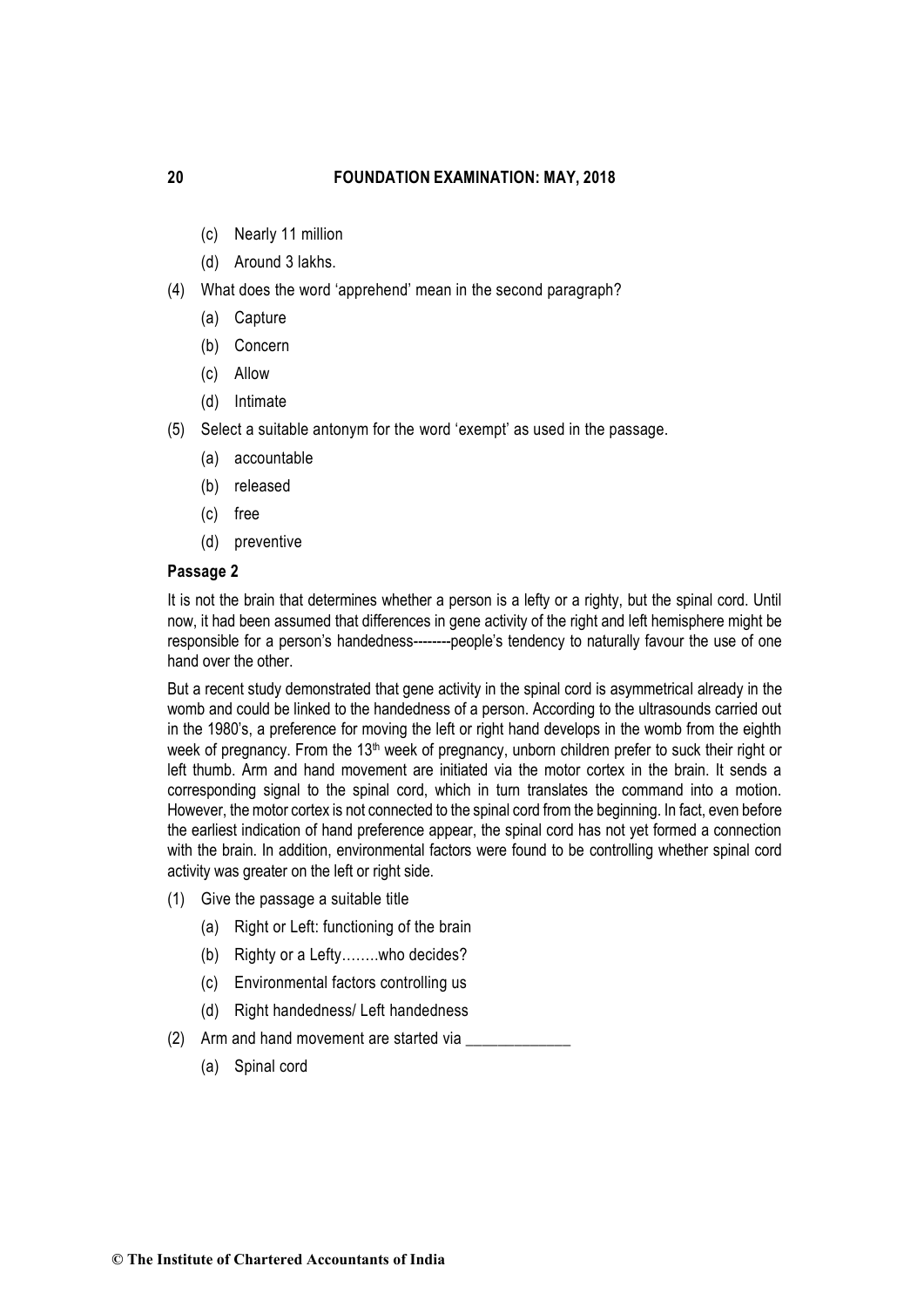- (b) Thumb movement
- (c) Motor cortex in the brain
- (d) Not specified.
- (3) Which of the following statement is false?
	- (a) Environmental factors do not control spinal cord activity
	- (b) Motor cortex is not connected to the spinal cord in the beginning
	- (c) Preference for moving right/left thumb starts in the eighth week of pregnancy
	- (d) Parents have no say in making a child lefty or righty.
- (4) What sends a corresponding signal to the spinal cord, which in turn translates the command into a motion?
	- (a) Brain
	- (b) Spinal cord
	- (c) Motor cortex
	- (d) Arms
- (5) Select a suitable synonym for the word 'asymmetrical' as used in the passage.
	- (a) antonymous
	- (b) intentional
	- (c) disproportional
	- (d) composed

## **Chapter 5 Note Making**

Read the following passage/news story and make proper notes following the guidelines of Note making. (Source: internet, newspaper articles)

(1) Tsunamis are monster waves that can grow to be more than 100 feet (30 meters) high. They are typically caused by earthquakes; identifying other seismic zones — a region high in seismic activity such as [tremors and earthquakes](https://www.livescience.com/topics/earthquakes) — with these features could help researchers identify areas that could produce catastrophic waves, the scientists added.

Major tsunamis often result at the shallow portions of [sub-duction zones,](https://www.livescience.com/43220-subduction-zone-definition.html) the areas where one of the tectonic plates that make up Earth's surface dives below another. These crash zones are dangerously active, and these tectonic interactions can cause the world's biggest earthquakes and worst tsunamis.

In the past 20 years or so, researchers have discovered that the seismic zones that lead to tsunamis often have three key features. First, the boundary where the [tectonic](https://www.livescience.com/37706-what-is-plate-tectonics.html)  [plates](https://www.livescience.com/37706-what-is-plate-tectonics.html) meet is often rough instead of smooth. This keeps the plates from easily slipping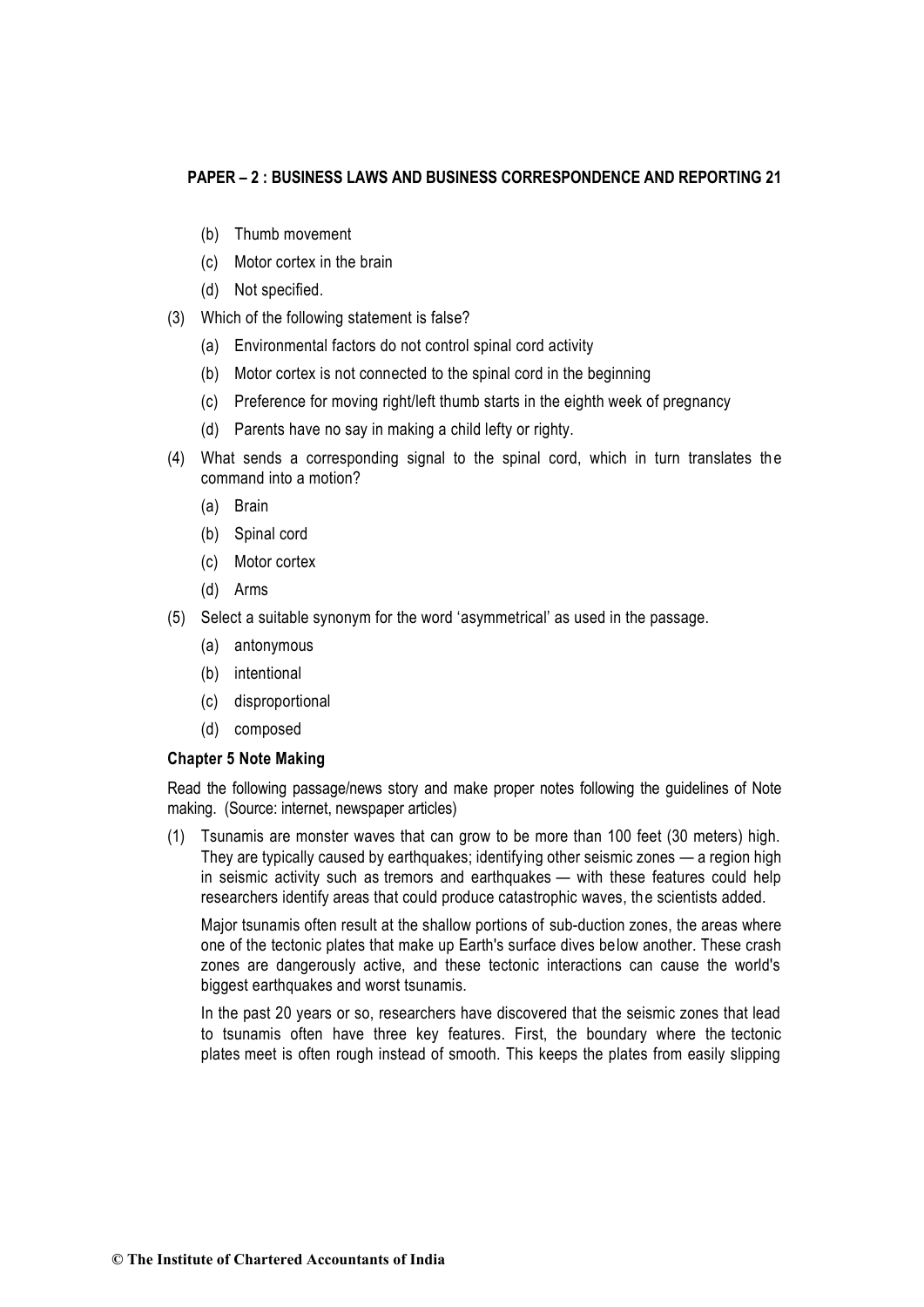past each other, allowing energy to build up between the plates. When this built-up energy finally gets released, it can trigger a major earthquake, according to the researchers.

Second, these danger zones may also possess hard rock rather than sediment near the seafloor and on both sides of the plate boundary. This can permit more motion from an earthquake to occur near the seafloor, for more powerful tsunamis, the researchers said.

A third key feature seen with the 2011 Tohoku earthquake is a series of cracks or faults rooted in the plate boundary. These faults may suggest that the plate boundary is especially active in its shallow portions and more prone to generating tsunamis.

(2) On June 23, registered voters of the [United Kingdom](http://www.thehindu.com/tag/417-244/united-kingdom/?utm=bodytag) will voice their opinion whether the nation should 'Remain' in or 'Leave' the European Union.

Though he managed to get the EU's nod for restrictions on certain welfare benefits for new migrants, British Prime Minister David Cameron was unable to bring unity within his Conservative Party, and thus [decided to seek public opinion](http://www.thehindu.com/news/international/after-striking-deal-with-eu-cameron-calls-for-referendum/article8262031.ece) on the issue.

While Mr. Cameron wishes his country remain in the EU, former London Mayor and MP Boris Johnson campaigns for Britain's exit, or Brexit as it is being referred to.

The Labour Party too is [divided.](http://www.thehindu.com/news/international/left-in-the-uk-is-divided-on-eu-membership/article8660901.ece) While the Labour chief Jeremy Corbyn supports staying with the EU, a group calling itself Lexit (Left for Exit) is campaigning for leaving the bloc citing the EU's Cold War origins and pro-market stand.

While the Scottish National Party (SNP) bats for 'Remain', hardline U.K. Independence Party (UKIP) wants exit from the EU.

#### **Chapter 7**

#### **Précis Writing**

Read the following passages and write a précis for the same. Follow the basic rules of précis writing while writing.

(1) At some point in our lives, we tend to turn to prayer, seeking divine blessings, to overcome problems. When the problems don't go away, we attribute these problems to our destiny and look for solutions from external sources of power. According to Lord Krishna, out of the four categories of people, Aarta (the sufferers), Jignyanshu, seeker of the truth; Arthaarthi, seeker of materialistic benefits and finally, Jnani, the wise; it is the wise whose quality of prayer is pure as it happens in a higher realm of consciousness.

Prayer is a dynamic phenomenon and its complexities need to be understood properly. It is a process to connect with the Universal source of energy, which is our life force. People sometimes complain that their prayers are not always answered. So they resort to other sources of power to get blessings and protection.

(2) The issue of war and peace has always been a focal issue in all periods of history and at all levels and relations among nations. The concern of the humankind for peace can be assessed by taking into account the fact that all religions, all religious scriptures and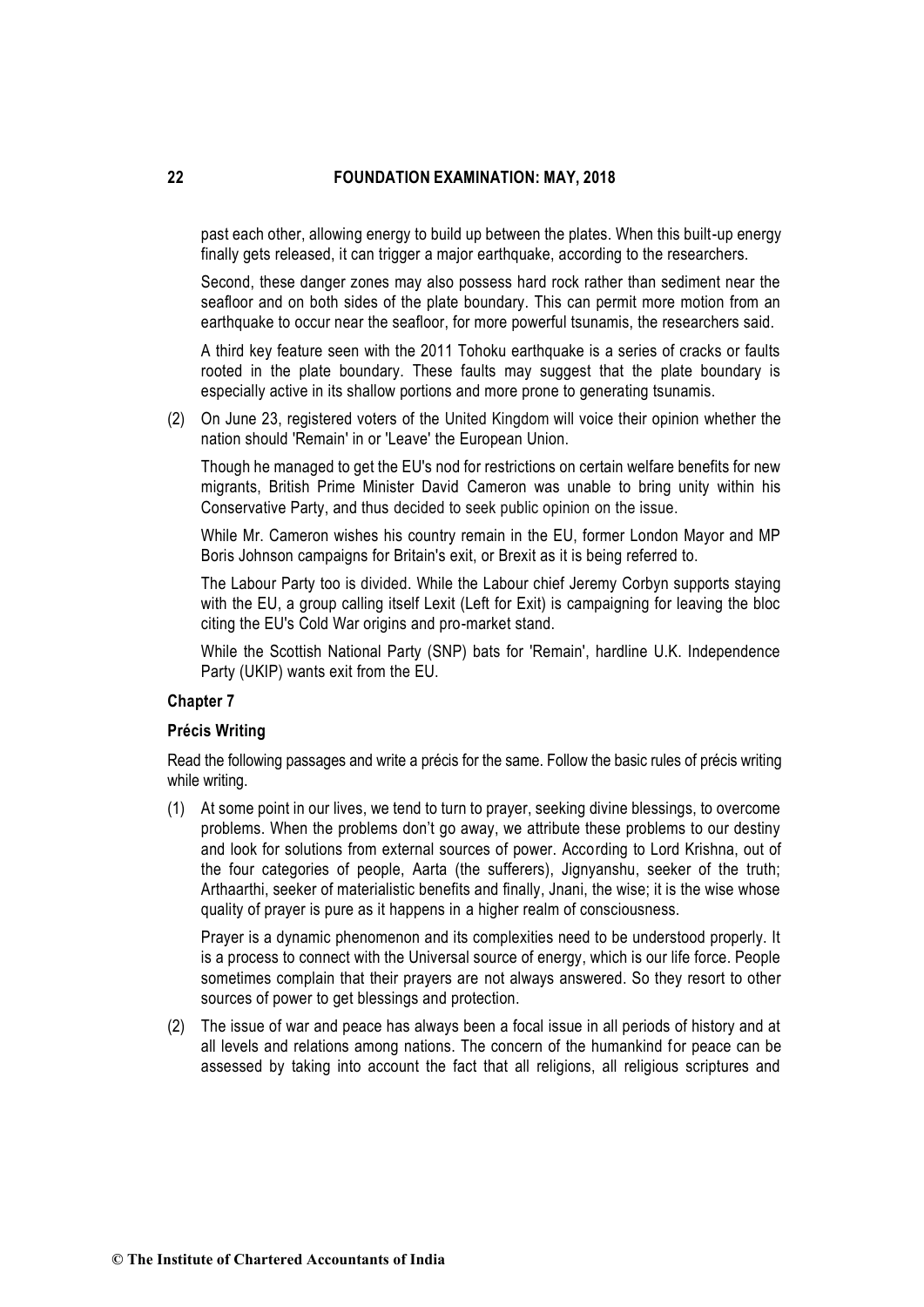several religious ceremonies are committed to the cause of peace and all these advocate an elimination of war. The Shanti Path recited by the Hindus, the sermons of Pope and the commands of all the holy scriptures of the Christians, Muslims, Hindus, Sikhs and all other communities hold out a sacred commitment to peace.

Yet the international community fully realized the supreme importance of the virtue of peace against the evil of war only after having suffered the most unfortunate and highly destructive two World Wars in the first half of the 20th century. The blood soaked shreds of humanity that lay scattered in several hundred battle grounds, particularly on the soils of Hiroshima and Nagasaki, cried for peace, peace and peace on the earth.

#### **Chapter 8**

#### **Article Writing**

#### **Write an article on the following topics. (Word limit: 350-400 words)**

- (1) Discuss the pros and cons of the Demonetisation policy.
- (2) Do we need a dress code in offices?

#### **Chapter 9**

## **Report Writing**

- (1) Your college organised a seminar on 'Digital Marketing: an upcoming field in Business'. Write a report for the college magazine, stating the details of the event (250 -300 words)
- (2) Write a report for a local daily newspaper on Republic Day Celebrations held in ABC school. (250-300 words)

#### **Chapter 10**

#### **Formal Letters and Official Communication**

#### **Part 1 Formal Letters**

As the Manager, HR of Net Solutions Ltd, Mumbai, draft a complaint letter to the Administration Head of Food for you Solutions, Mumbai, stating your concern about the bad quality of food being supplied to your company's cafeteria.

#### **Part 2 Official Communication**

As the HR Manager of your organization, draft a circular for all the employees of your company, informing them about a charity cultural event being organized over the weekend in the office campus. Mention a few events and request for active participation.

#### **Chapter 11**

#### **Formal Mails**

(1) You are Ms. Rakhi Singhvi, Head Sales and Marketing, OCB international Pvt. Ltd, a hardware product company. Write a formal mail to Mr. Mukesh Tiwari of Candid Sweets,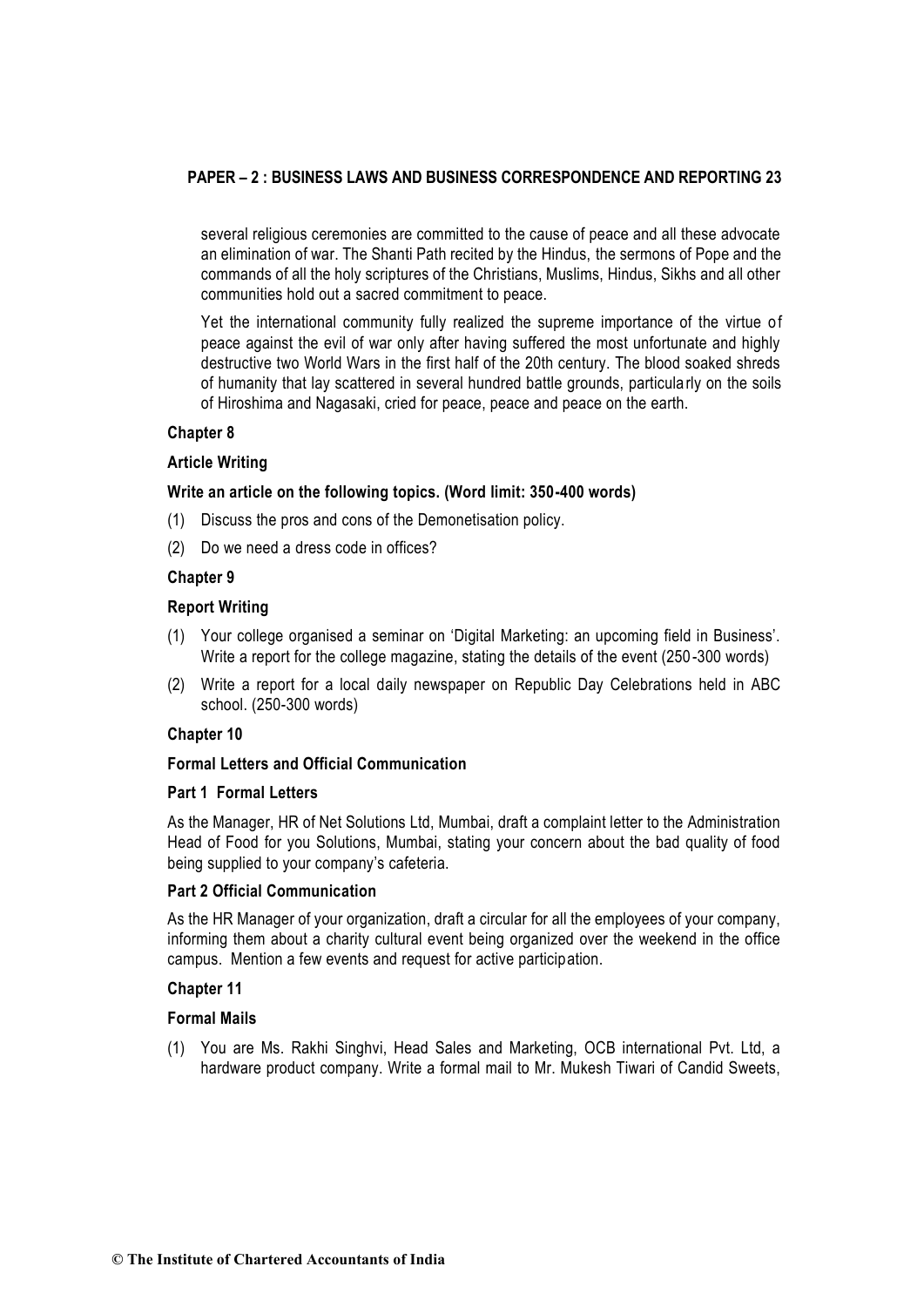apologising for the delay in the delivery of the order placed by them. State genuine reasons and commit a suitable date for the final delivery.

(2) As the HR head of Axis Telecom Pvt. Ltd, write an appointment mail to Mr. Anshul Malik, informing him about his selection for 'Team Lead', Sales and Marketing division. Write a job appointment mail, stating salary, joining date, joining location and other required information.

#### **Chapter 12**

#### **Resume Writing**

(1) Prepare a detailed resume in the functional format for a candidate applying for the post of a sales manager in an FMCG company. Include past experiences, with emphasis on the sales background.

Other inputs: Name: Manish Reddy

Experience: over 10 years, (divide it into two jobs)

Current designation: Senior Sales Executive

(2) Prepare a chronological resume of commerce background student, having worked in a firm for 1 year, and gained experience in general management skills. The candidate has cleared IPCC, Group 1.

#### **Chapter 13**

#### **Meetings**

- (1) Prepare the Minutes of a Meeting, presided by the Chairman of HKU Pvt Ltd, an FMCG company. The main agenda of the meeting was introducing a new product, fixing a cost, discussing the Sales and Marketing and the advertising strategies. Speakers involved were: the chairperson, the Product Head, the Sales Head and the Creative Director.
- (2) Submit an Action Taken Report, based on a meeting held to discuss the failure of long pending dues by an old client. Mention clearly what decision was taken.

#### **ANSWERS**

#### **Chapter-1**

#### **Communication**

- **1. Barriers in communication:**
	- Physical Barriers
	- Cultural Barriers
	- Language Barriers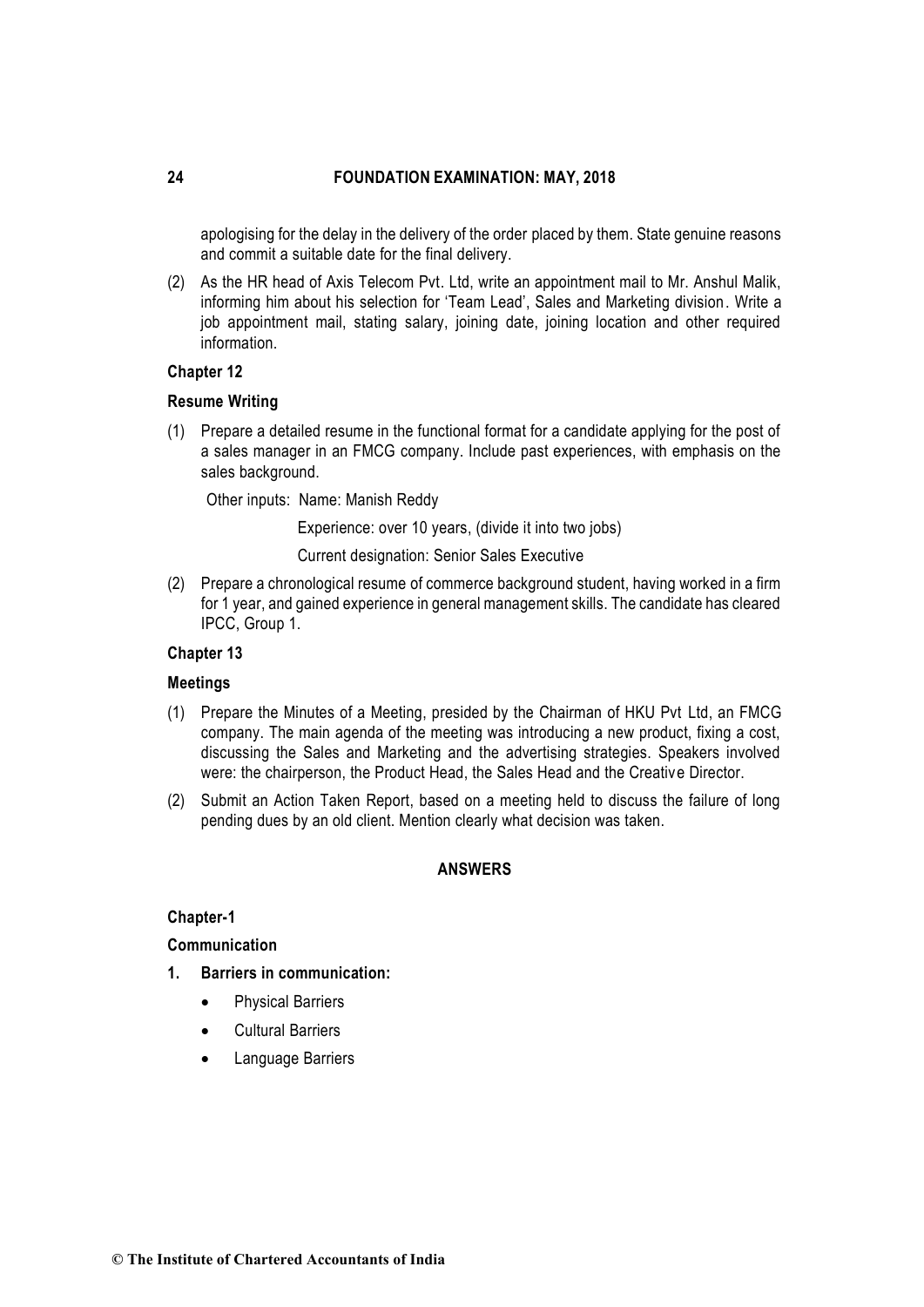- Technology Barriers
- Emotional Barriers

**Technology Barriers**: Being a technology driven world, all communication is dependent on good and extensive use of technology. However, there might arise technical issues, like server crash, overload of information etc which lead to miscommunication or no communication at all.

Language Barriers: It's a cosmopolitan set up, where people of different nationalities move from their home to other countries for work. As a result, it is difficult to have a common language for communication. Hence, diversity gives rise to many languages and it acts as a barrier at times.

## **2. Vertical Network and Wheel & Spoke Network**

| <b>Vertical Network</b>                         | <b>Wheel and Spoke Network</b>                                                                                                                                          |  |  |
|-------------------------------------------------|-------------------------------------------------------------------------------------------------------------------------------------------------------------------------|--|--|
| a higher ranking employee and a<br>subordinate. | A formal network. It is usually between   A network with a single controlling authority<br>who gives instructions and orders to all<br>employees working under him/her. |  |  |
| A two way communication happens                 | Two way communication happens but useful<br>only in small organizations.                                                                                                |  |  |

## **Chapter 2 Sentence Types**

- (A) Active to Passive
	- (1) A pen is used by Raj to sketch figures
	- (2) A solo dance will be performed by Anita at the annual day.
	- (3) Psychology is taught by Prof. Johnson
	- (4) Stones were thrown by the public on the thief.
	- (5) By whom was this essay written?
- (B) Direct to Indirect Speech.
	- (1) He said that he had lost all games.
	- (2) Teacher requested the children to use a blue pen for their homework.
	- (3) Children wished Ma'am a good morning.
	- (4) Serena exclaimed how intelligent Clara was.
	- (5) My father asked me where was I going?

## **Chapter 3 Vocabulary**

## **A: Synonyms**

(1) Annotate means to make notes. Correct answer is b) Footnotes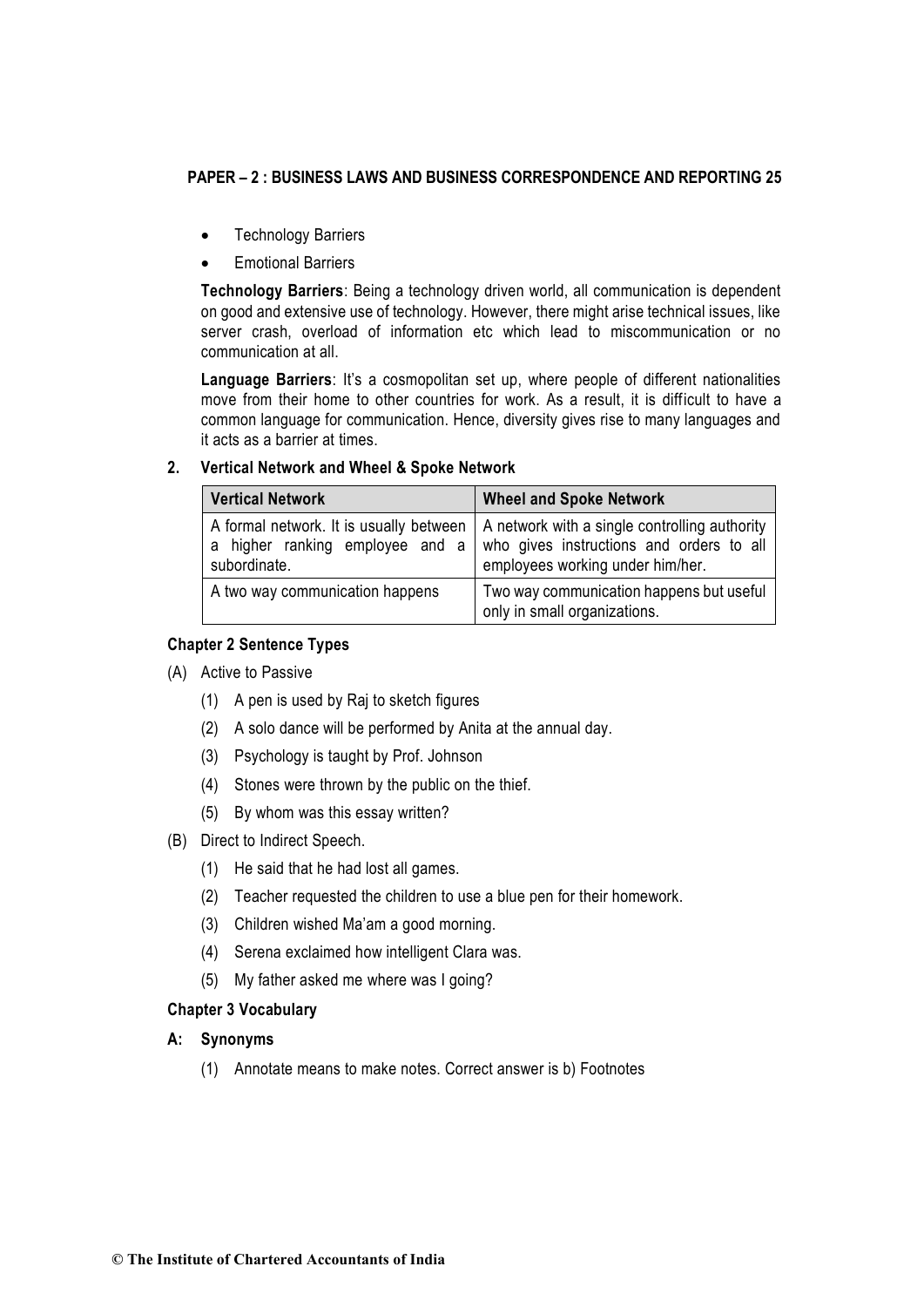- (2) Fraught means in abundance. Correct answer is d) Full of
- (3) Divulge means to let out. Correct answer is c) Reveal
- (4) Peroration means the end. Correct answer is a) Conclusion
- (5) Embezzle means wrong use, especially used for funds. Correct answer is b) Pilfer

#### **B: Antonyms**

- (1) Conceal means to hide. Correct answer is c) Known.
- (2) Supremacy means dominance/ Correct answer is b) Inferiority
- (3) Applaud means to appreciate. Correct answer is d) Condemn
- (4) Acquisition means to get/possess. Correct answer is a) forfeit
- (5) Adamant means steadfast, unbending. Correct answer is c) Flexible

#### **C: Idioms**

- (1) Correct answer is b; One who performs and not just talks.
- (2) Correct answer is c; Decisive test. A test/task which will make things clear

#### **D: Fill in the blanks**

- (1) Correct answer is c) Destitute. It means poor.
- (2) Correct answer is b) Fundamental. It means basic.

#### **Chapter: 4 Reading Comprehension**

## **Passage 1**

- (1) Option c
- (2) Option b
- (3) Option d
- (4) Option a
- (5) Option a

#### **Passage 2**

- (1) Option b
- (2) Option c
- (3) Option a
- (4) Option c
- (5) Option c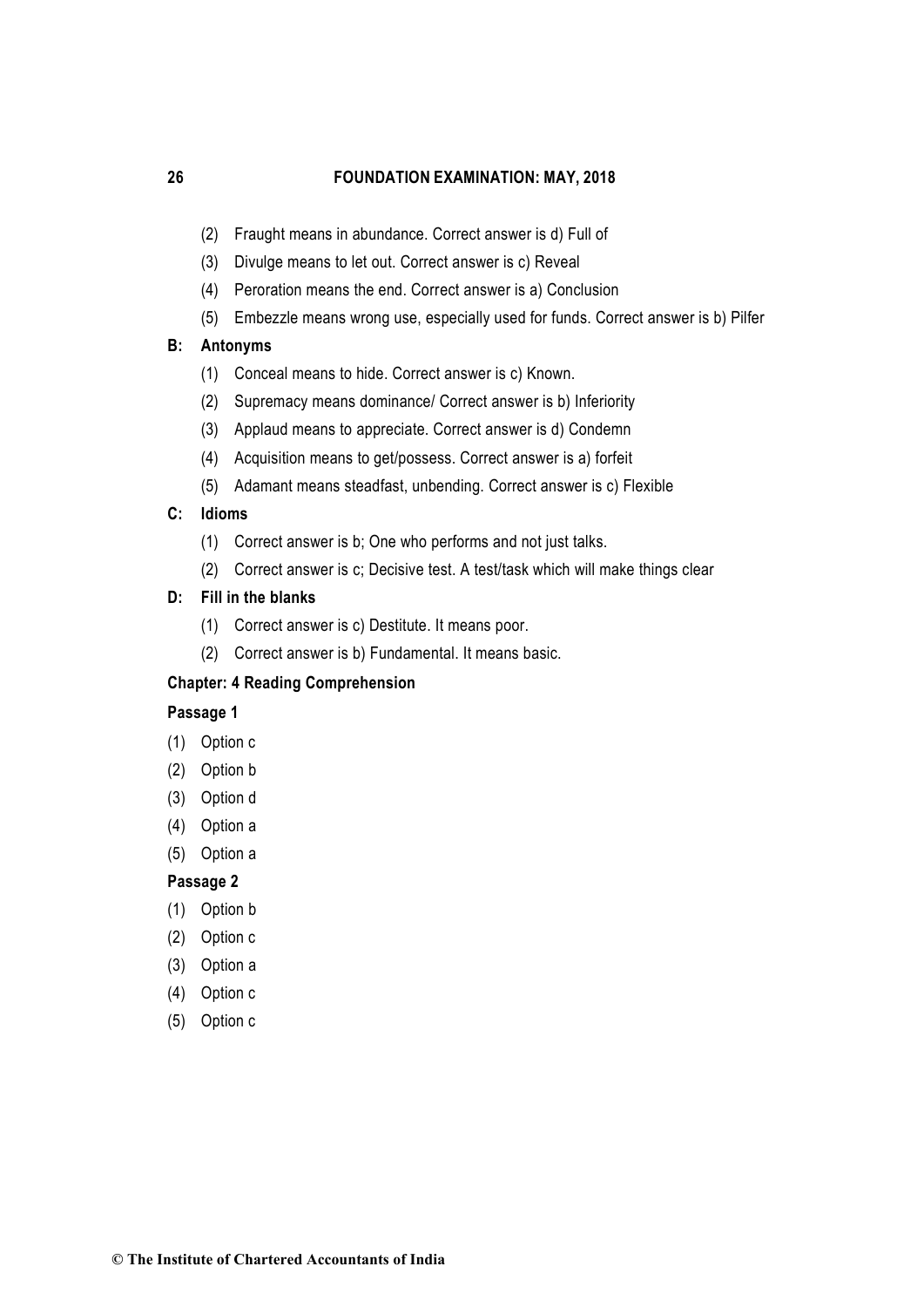## **Chapter 5 Note Making**

## **Note 1**

Tsunami (Heading)

- (I) What is a Tsunami? (Sub heading)
	- (a) Monster waves
	- (b) Go to a hght of 30 m
- (II) Causes and occrnc of a Tsunami
	- (a) Earthquakes undr the sea
	- (b) Occur in high seismic zones
	- (c) Also occur in shallow areas with tectonic plate movmnt.
- (III) Key ftrs of Seismic Zones
	- (a) Bndry of tectonic plates rough
	- (b) Prsnc of hard rock than sediment nr sea bed
	- (c) Series of cracks in the plate bndry

## **Key Used**

- (1) Hght= height
- (2) Occrnc= occurrence
- (3) Undr= under
- (4) Movmnt=movement
- (5) Ftrs= features
- (6) Bndry= boundary
- (7) Prsnc= presence

## **Note 2**

- (I) Agenda for Br. Natnls
	- (a) Remain with or exit Europe
	- (b) To be dcd by voting
- (II) Who supports/ remain with EU
	- (a) British PM
	- (b) Labour chief
	- (c) SNP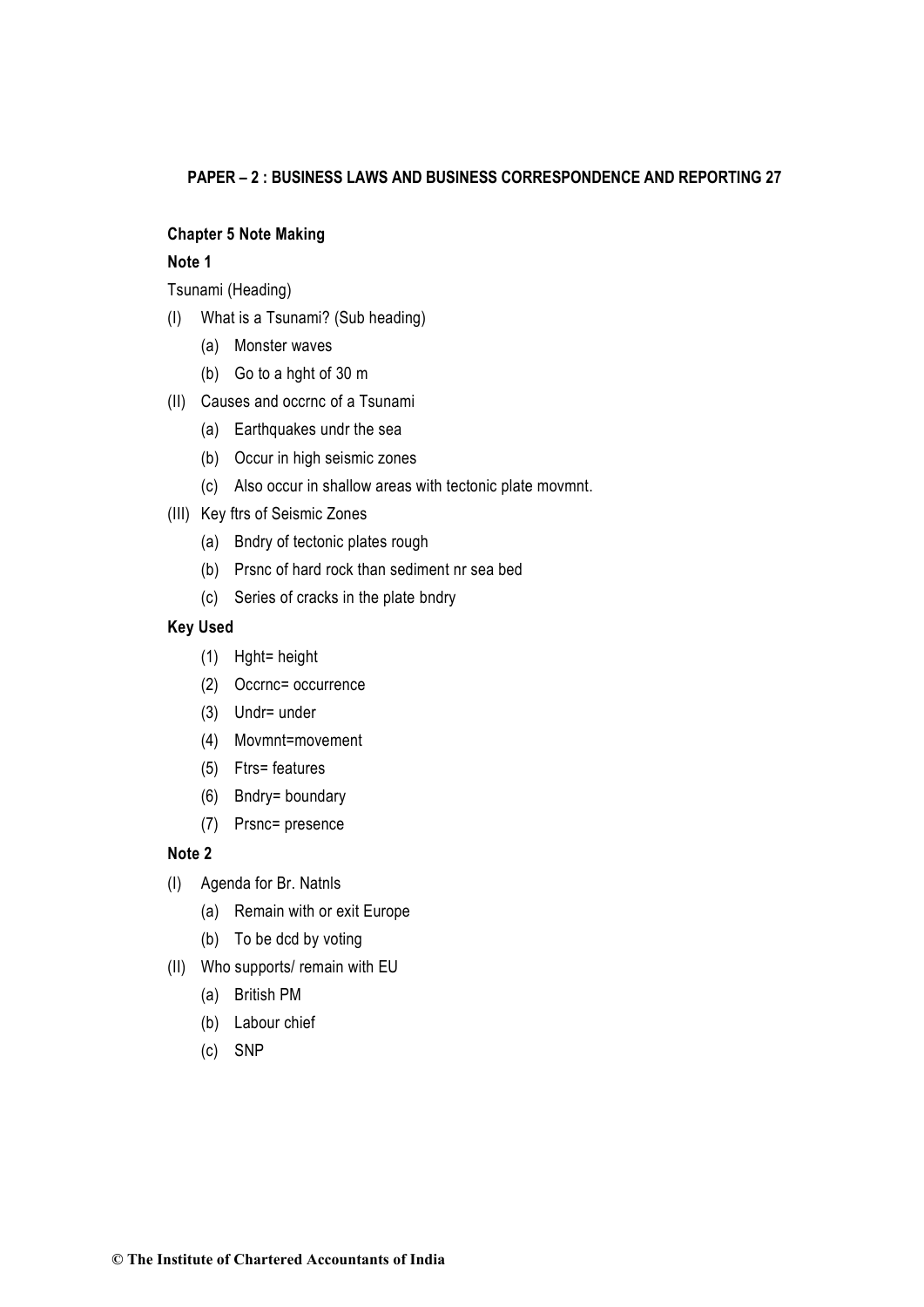- (III) Who wants to exit?
	- (a) Former London Mayor
	- (b) A group termed Lexit
	- (c) UKIP

## **Key Used**

- (1) Br= British
- (2) Natnls= nationals
- (3) Dcd= decided
- (4) SNP= Scottish National Party
- (5) UKIP= United Kingdom Independent Party

#### **Chapter 7 Précis Writing**

(1) What is a Prayer? (Title)

A prayer is a complex phenomenon, which is primarily made use of in times of need. According to the Lord himself, those that are wise make the purest form of prayers. People resort to external help when they feel their prayers are not being answered; the reason unknown to them.

(2) All religions preach Peace on Earth (Title)

All religions across the globe have one common teaching, Peace on Earth. The religious scriptures and ceremonies aim towards eliminating war and spreading the cause of humanity. The realization happened little too late, only after the occurrence of major destructive events like world war and nuclear bombings.

#### **Chapter 8 Article Writing**

- (1) Hints:
	- What is demonetisation?
	- What was the aim behind implementing it?
	- What were the immediate causes?
	- What are the expected long term effects of this new policy?
	- How well has it been accepted in the public?
	- Expected pros and cons, in the student's personal opinion.
- (2) Hints:
	- Need for a discipline
	- Need to follow a protocol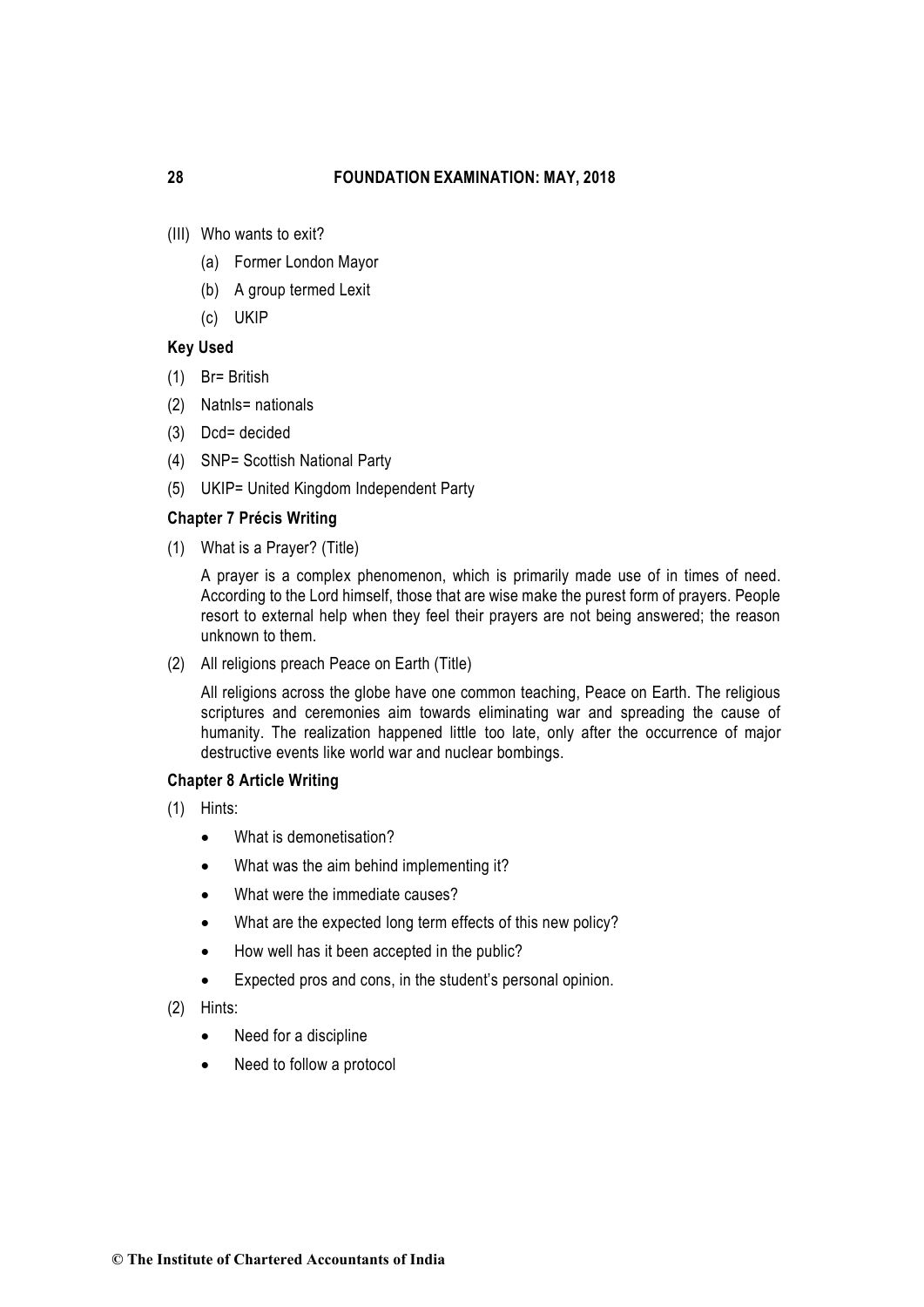- Need to be independent
- Moral policing
- Relates to the work profile
- Free society, 21 st century

## **Chapter-9**

## **Report Writing**

(1) Report for College magazine

## **Hints:**

The Computer Science Department organized a seminar on "Digital Marketing: An upcoming field in business" on (date) at the (venue)

- Chief Guest for the event
- Speakers invited
- Who presided over the event from the college( HOD /Principal)
- Details of the event in chronological sequence
- Key points of the speech delivered by the Chief Guest
- Key points as stated by each speaker
- Valedictory Session
- Vote of thanks
- (2) Report for The Newspaper

## **Hints:**

From the local correspondent, B. Nagar,

ABC Senior Secondary School celebrated the Republic Day on Jan 25, 2018 with great fanfare amid colorful display of culture and heritage from across the nation.

- Chief Guest for the event
- Speakers invited
- Who presided over the event from the college (HOD /Principal)
- Details of the event in chronological sequence
	- $\triangleright$  March past by all the houses the senior school
	- ▶ Group Dance performance by Junior school
	- $\triangleright$  Group Song by the senior school choir group
	- ▶ Group Dance performance by senior school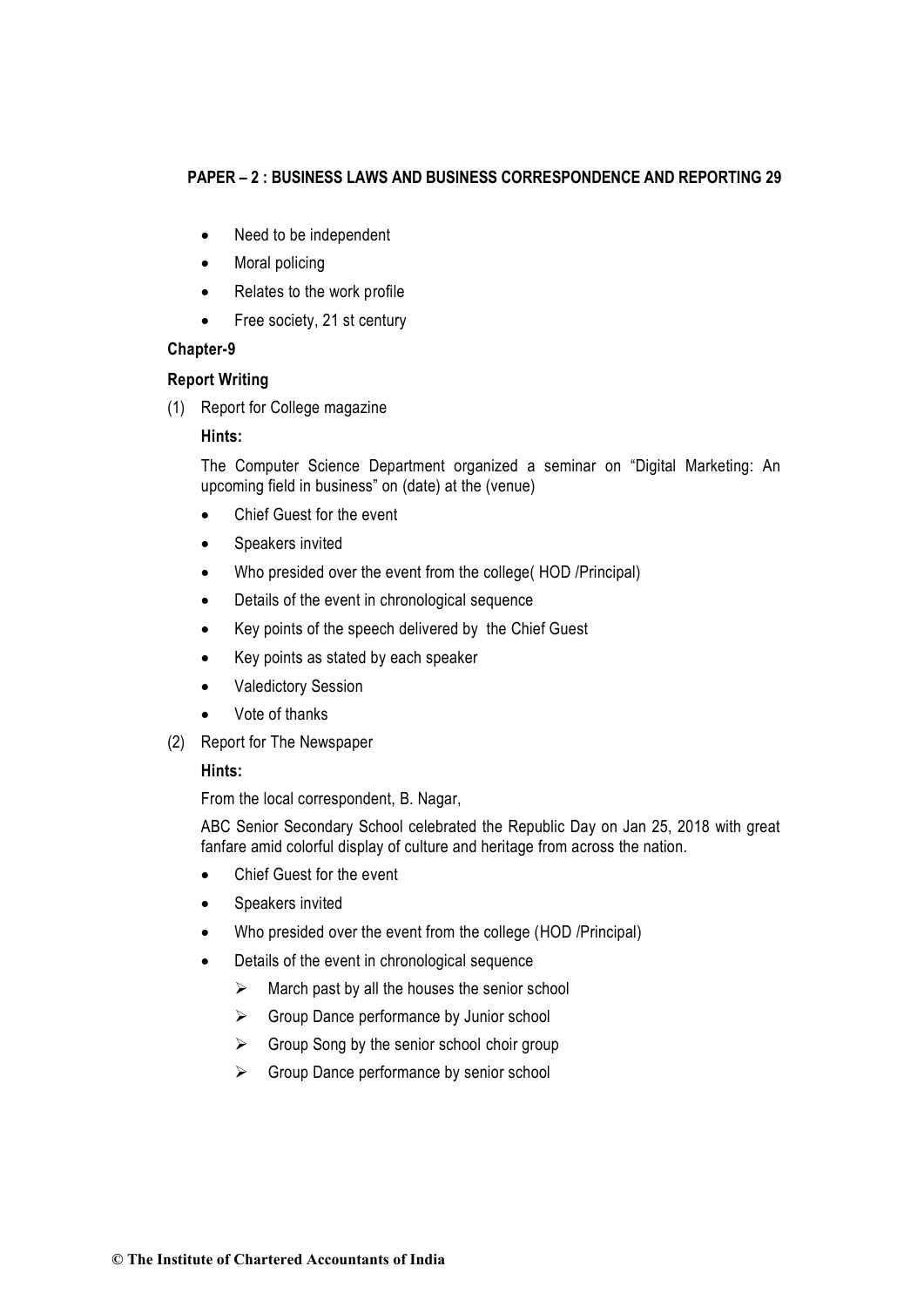- $\triangleright$  Prize Distribution
- Key points of the speech delivered by the Chief Guest
- Valedictory Session
- Vote of thanks

# **Chapter 10 Formal Mails and Official Communication**

#### **Part 1 Formal Letters**

(1) Manager Operations and Admin

Net Solutions Mumbai

13th Feb, 2018 Administration Head Food for you Solutions Mumbai

Dear Sir/Madam

#### **Sub: Complaint against food quality**

This with reference to the food supplied to our cafeteria by your company's kitchen. Unfortunately, for the past few weeks, we have observed a degradation in the quality of food items, especially rice, wheat flour and pulses.

A few of our employees complained of ill health after having consumed your food. I presume stale food is not being sent to us.

Kindly assure that the raw material you use is of high quality standards and is ISI approved.

I sincerely request you to look into this matter as it involves the health of people working for us, for which we are solely responsible.

Thanks and Regards,

Name

Manager, Ops and Admin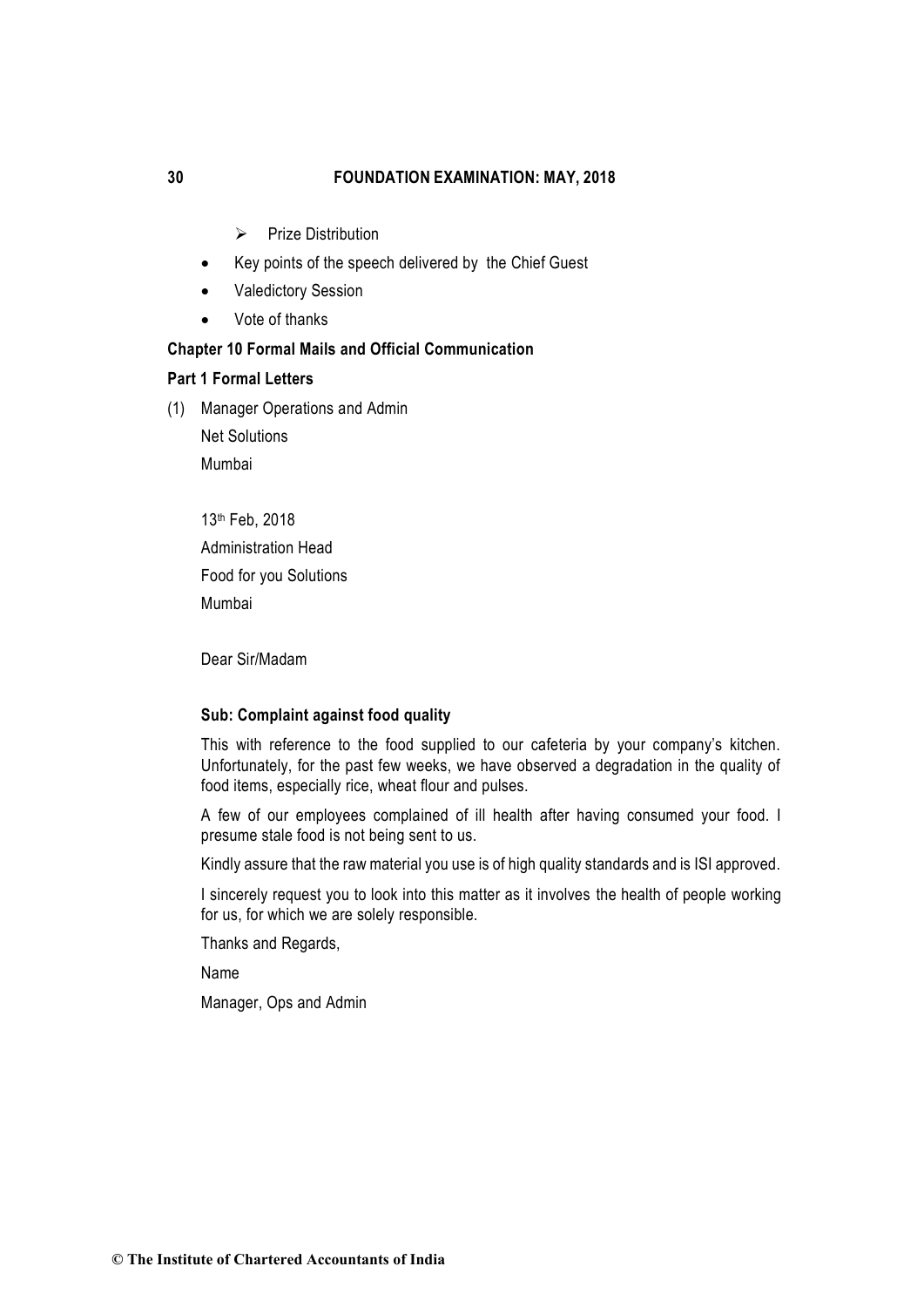## **Net Solutions**

(1) Circular

Circular No. XXXIV 3rd Jan, 2018

## **Cultural Event for Charity**

For all employees

This is an official communication informing about a cultural event being organized in the office premises on the coming weekend  $(6<sup>th</sup>$  and  $7<sup>th</sup>$  Jan, 2018).

The events would be as follows:

- Singing competition
- Dance competition
- Stand up Comedy
- Dumb charades
- Food stalls

Participation fees is Rs 50/ per member. Family and friends are cordially invited.

The proceeds of the event will be given to Aaroyga NGO, working for the benefit of old citizens.

Please get in touch with the HR team for more registration and details. Looking forward to an active participation.

Sheela Mishra

Manager, HR

#### **Chapter 11 Writing Formal Mails**

(1) Formal mail

To: mukeshtiwari@candidsweets.com

CC/BCC: hr@candidsweets.com

Subject: Apologies for in delivery

Dear Mr. Mukesh Tiwari,

This is wrt Order No. 365, placed on 17<sup>th</sup> January, 2018. I sincerely apologise for the timely delivery of the aforesaid order.

We have been facing some manufacturing issues over the last two months. Efforts are being to resolve the issues. I assure you delivery of your products by the 10<sup>th</sup> of next month.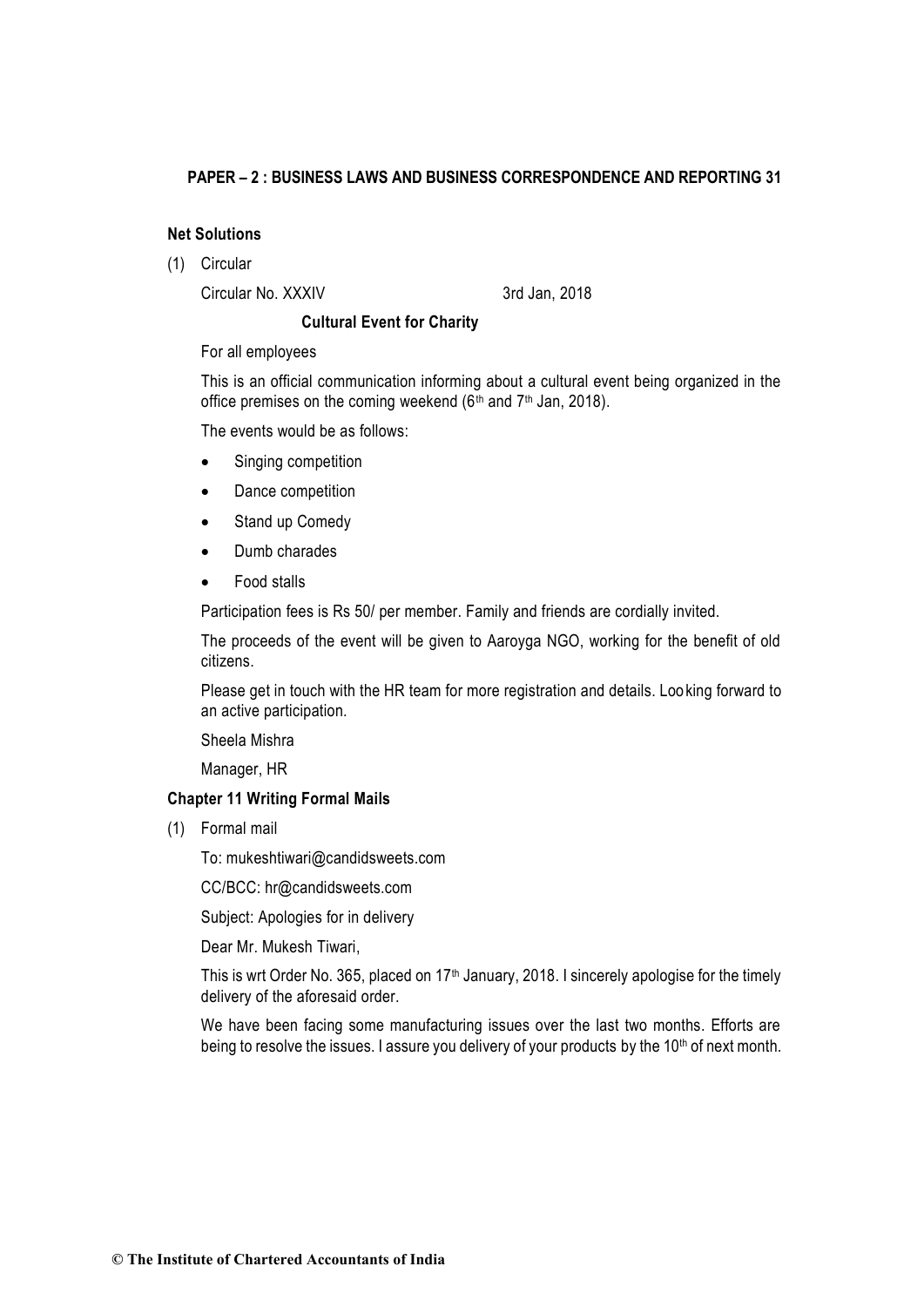Regret the inconvenience caused. For any discussion, please feel free to write back. Regards,

Ms. Rekha Sanghvi, Head Sales & Marketing OCB International Pvt. Ltd. Tel: -----

(2) To: [anshulmalik@ccc.com](mailto:anshulmalik@ccc.com)

Subject: appointment letter

Dear Mr Anshul,

We are pleased to offer you the role of 'Team Lead', Sales and Marketing Division at our organization.

Regarding the joining details, please read as follows:

**Joining date**: 22nd Feb, 2018

**Location**: Mumbai

**Salary**: 25 lacs per annum (refer to attachment for details)

We will reimburse your relocation expenses against bills provided by the Logistic services used by. We would station you at our guest house for the first 15 days, from the date of joining.

Please consider this as an official appointment letter. Feel free to contact us for any further queries.

Two attachments with Salary and Accommodation details.

Thanks and Regards,

XYZ,

HR Head,

Axis Telecom

Tel: -----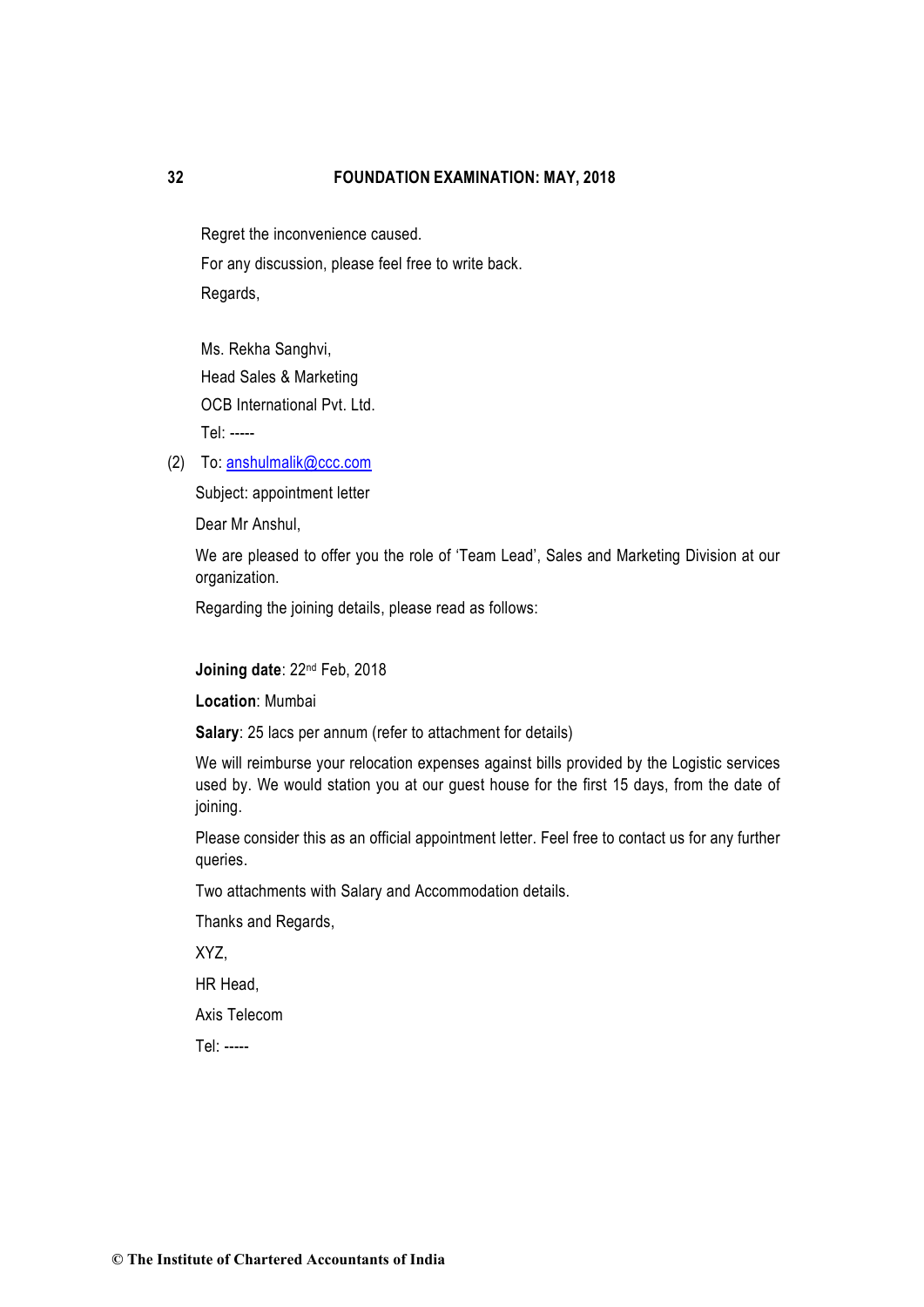## **Chapter 12**

#### **Resume Writing**

(1) Functional format Resume

Name: Manish Reddy

Phone: 040-123456

Email:-mreddy@gmail.com

Address: 123, Chennai Road, Chennai

Birthday: 1<sup>st</sup> January

**CAREER OBJECTIVE:** Seeking a challenging career with a progressive organization that provides an opportunity to utilize my sales and marketing l skills & abilities in the FMCG sector.

## **PERSONAL SKILLS**

Excellent convincing skills

Highly sales driven

Ability to work independently or as part of a team

Proven leadership skills and ability to motivate

## **EDUCATION**

B.com from Hindu College, Delhi University

PGDIM from Symbiosis University, Pune

## **ACHIEVEMENTS**

Ÿ Awarded the 'Best Sales person' Award in the company

Awarded a cash prize for two consecutive months for over achieving sales target.

## **PROFESSIONAL EXPERIENCE**

XYZ Pvt. Ltd, Chennai

Worked as a Junior Sales Executive

Responsible for daily sales with a predicted target

Experience: 5 years

Auromatic Brothers

Worked as Senior Sales Executive

Responsible for monthly sales target

Led a team of twenty members.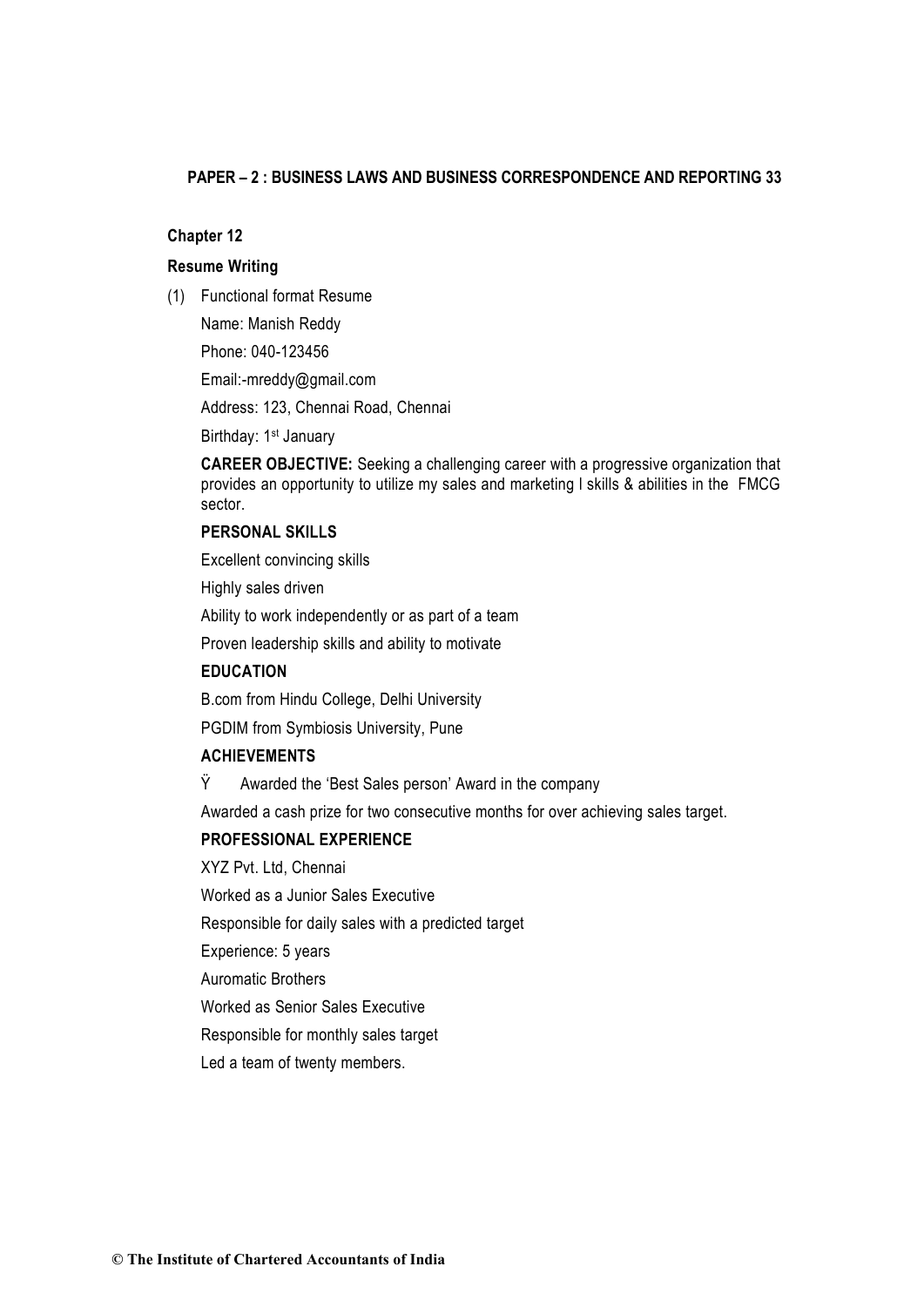Experience: 5 years.

**REFERENCES**: Will be provided upon request.

**DECLARATION** I solemnly declare that all the above information is correct to the best of my knowledge and belief.

Date: Place: (Manish Reddy)

(2) Chronological Resume

Name

Address

Phone Number

Email

**OBJECTIVE**: To be associated with an organisation that will offer to me tremendous opportunities for growth in career and provide a challenging environment that will utilise my accounting skills and abilities to the maximum.

## **SUMMARY:**

- Have cleared IPCC, Group 1
- Have an years experience of working in an office
- Possess good management skills
- Can work under pressure situations
- Willingness to learn more is the driving factor.

# **EXPERIENCE:**

2017 to present day Junior Manager

Name the company, address

## **EDUCATION**:

Begin from recent education moving back to college and then lastly school.

- 2017: CA IPCC, Group 1
- 2016: B. com (h), Kirori Mal College, DU
- 2014: class XII th, DAV Model School, Pitam Pura, New Delhi
- 2012: class Xth, DAV Model School, Pitam pura, New Delhi
- **SKILLS:** Well versed with MS Office Y

Working knowledge of Tally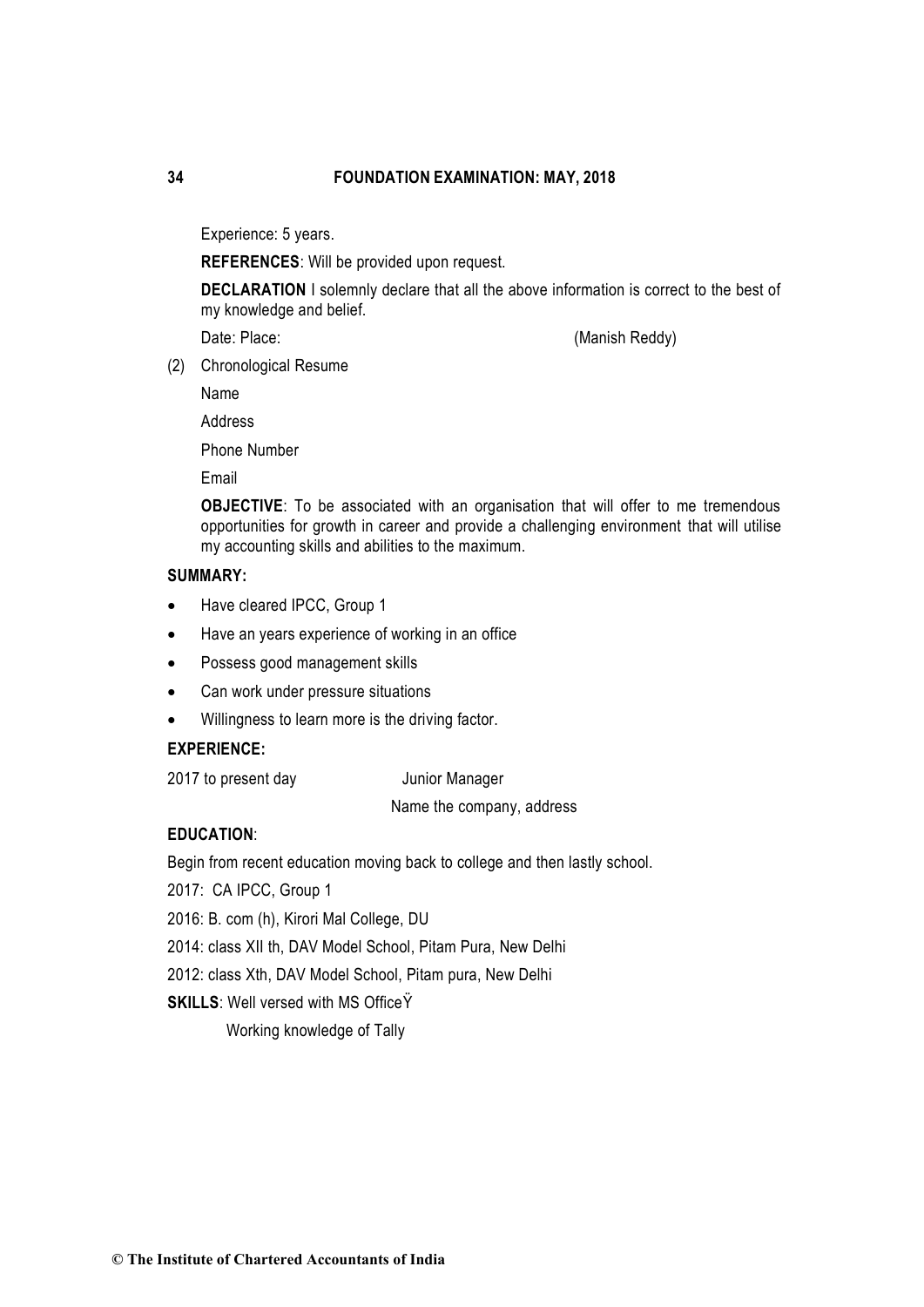Ÿ Completed compulsory 250 hrs. of Computer Training as per ICAI curriculum schedule.

Ÿ Updated with all the latest computer applications and softwares.

#### **PERSONAL DETAILS:**

**Date of Birth**: 15 July, 1982

**Marital Status**: Unmarried

**Languages Known:** English, Hindi, French

**Permanent Address**: 822, SFS Flats, Pitam Pura New Delhi 110034

**DECLARATION**: I solemnly declare that all the above information is correct to the best of my knowledge and belief.

Date: Place: (Name)

**Chapter 13** 

#### **Meetings**

#### (1) **Minutes of Meeting**

Speakers involved were: the chairperson, the Product Head, the Sales Head and the Creative Director. FMCG, new product new product, fixing a cost, discussing the Sales and Marketing and the advertising strategies.

Date: 14th Feb, 2018

Meeting started at 4: 00pm.

Mrs. Kamla Murthy, Chairperson, gave an introductory speech

Mr. Raju D, Product Head spoke about the new product

Mrs. Usha Krishnan, Sales Head gave a detailed analysis of costing, overheads and other miscellaneous finances.

Ms. Jennie Matthew, Creative director, PR, spoke about advertising campaign. Also mentioned the cost involved.

Her team including Mr. X, Mr. Y, Mr. Z elaborated on the advertising strategies.

All the participants approved of the plan and appreciated it.

Madam Chairperson declared an open house for participants to put up their concerns, and finally gave a vote of thanks.

Conclusions stated. Proposal for more funds put forward

ATR will be submitted by 18th Feb, 2018